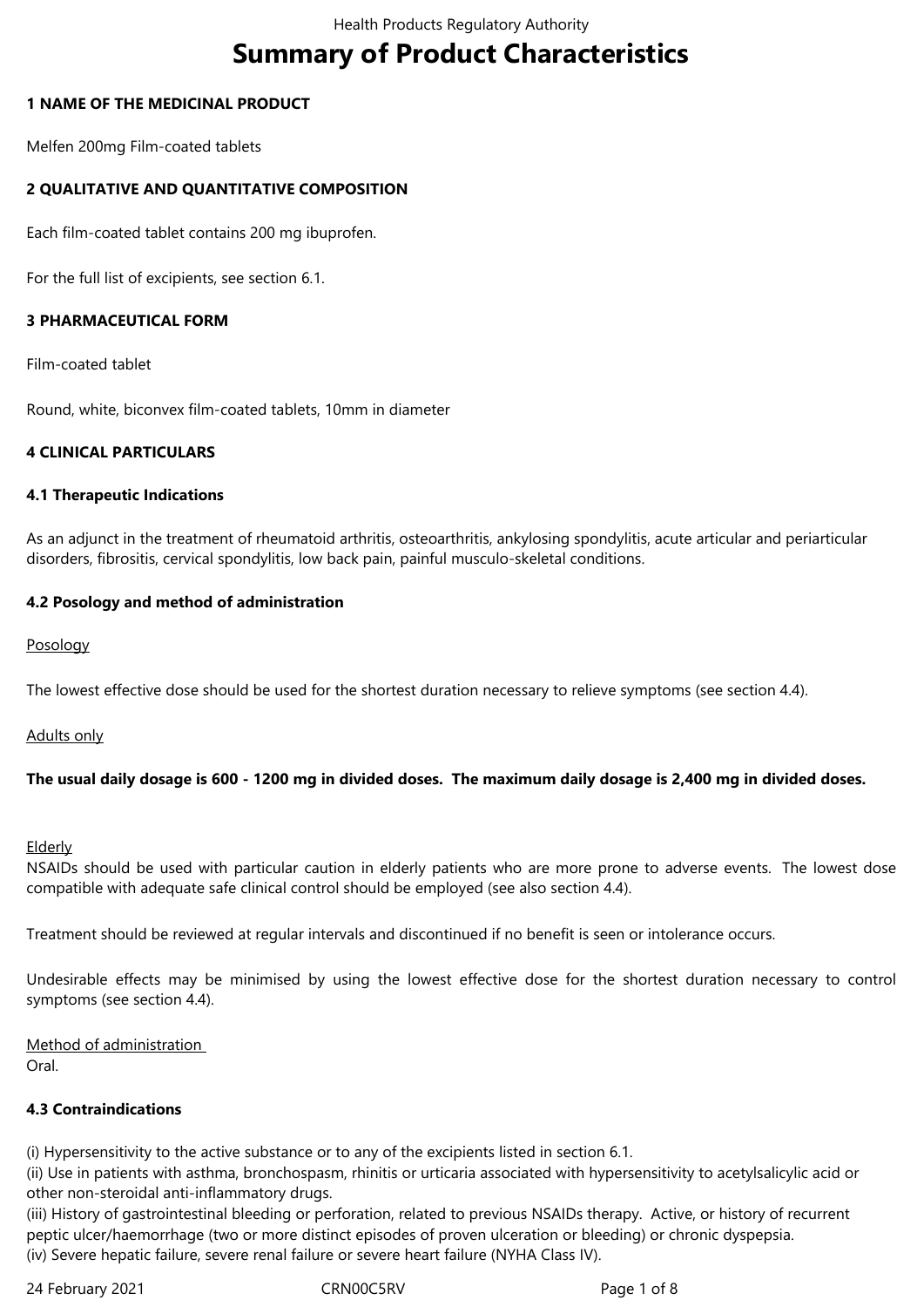Health Products Regulatory Authority

(v) Last trimester of pregnancy (see section 4.6).

# **4.4 Special warnings and precautions for use**

The use of Melfen with concomitant NSAIDs including cyclooxygenase-2 selective inhibitors should be avoided.

Undesirable effects may be minimised by using the minimum effective dose for the shortest possible duration to control symptoms (see section 4.2, and GI and cardiovascular risks below). Patients treated with NSAIDs long-term should undergo regular medical supervision to monitor for adverse events.

In patients with renal, cardiac or hepatic impairment, caution is required since the use of NSAIDs may result in deterioration of renal function. Assessment of renal function should occur prior to the initiation of therapy and regularly thereafter.

## Cardiovascular and cerebrovascular effects

Appropriate monitoring and advice are required for patients with a history of hypertension and/or mild to moderate congestive heart failure as fluid retention and oedema have been reported in association with NSAID therapy.

Clinical studies suggest that use of ibuprofen, particularly at a high dose (2400 mg/day) may be associated with a small increased risk of arterial thrombotic events (for example myocardial infarction or stroke). Overall, epidemiological studies do not suggest that low dose ibuprofen (e.g.  $\leq 1200 \text{ mg/day}$ ) is associated with an increased risk of arterial thrombotic events.

Patients with uncontrolled hypertension, congestive heart failure (NYHA II-III), established ischaemic heart disease, peripheral arterial disease and/or cerebrovascular disease should only be treated with ibuprofen after careful consideration and high doses (2400mg/day) should be avoided.

Careful consideration should also be exercised before initiating long-term treatment of patients with risk factors for cardiovascular events (e.g. hypertension, hyperlipidaemia, diabetes mellitus, smoking), particularly if high doses of ibuprofen (2400mg/day) are required.

Caution is required in patients with a history of hypertension and/or heart failure as fluid retention and oedema have been reported in association with NSAID therapy.

## Elderly

The elderly have an increased frequency of adverse reactions to NSAIDs especially gastrointestinal bleeding and perforation which may be fatal (see section 4.2). Prolonged use of NSAIDs in the elderly is not recommended. Where prolonged therapy is required, patients should be reviewed regularly.

## Gastrointestinal bleeding, ulceration and perforation

GI bleeding, ulceration or perforation which can be fatal, has been reported with all NSAIDs at any time during treatment, with or without warning symptoms or a previous history of serious GI events.

The risk of GI bleeding, ulceration or perforation is higher with increasing NSAID doses, in patients with a history of ulcer, particularly if complicated with haemorrhage or perforation (see section 4.3), and in the elderly. These patients should commence treatment on the lowest dose available. Combination therapy with protective agents (e.g. misoprostol or proton pump inhibitors) should be considered for these patients, and also for patients requiring concomitant low dose acetylsalicylic acid, or other drugs likely to increase gastrointestinal risk (see below and section 4.5).

Patients with a history of GI toxicity, particularly when elderly, should report any unusual abdominal symptoms (especially GI bleeding) particularly in the initial stages of treatment.

NSAIDs should be given with care to patients with a history of inflammatory bowel disease (e.g. ulcerative colitis, Crohn's disease) as their condition may be exacerbated (see section 4.8).

Caution should be advised in patients receiving concomitant medications which could increase the risk of ulceration or bleeding, such as oral corticosteroids, anticoagulants such as warfarin, selective serotonin-reuptake inhibitors or anti-platelet agents such as acetylsalicylic acid (see section 4.5).

When GI bleeding or ulceration occurs in patients receiving Melfen, the treatment should be withdrawn.

24 February 2021 CRN00C5RV Page 2 of 8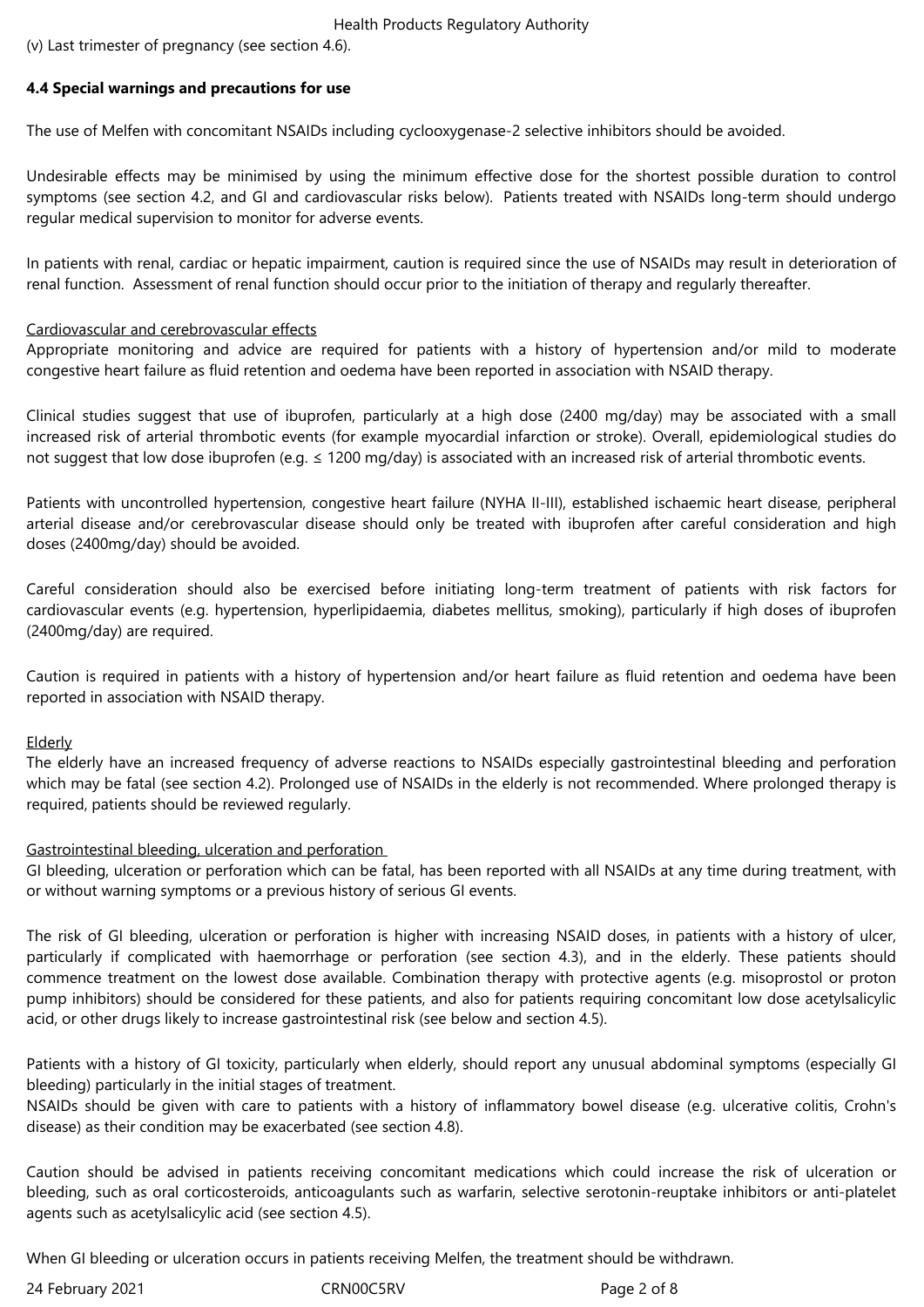As NSAIDs can interfere with platelet function, they should be used with caution in patients with intracranial haemorrhage, bleeding diathesis or idiopathic thrombocytopenia purpura (ITP).

Melfen should be used with caution in patients with asthma or a history of bronchospasm.

The use of Melfen may impair female fertility and is not recommended in women attempting to conceive. In women who have difficulties conceiving or who are undergoing investigation of infertility, withdrawal of Melfen should be considered.

## Severe skin reactions

Serious skin reactions, some of them fatal, including exfoliative dermatitis, Stevens-Johnson syndrome, and toxic epidermal necrolysis, have been reported very rarely in association with use of NSAIDs (see Section 4.8). Patients appear to be at highest risk of these reactions early in the course of therapy, the onset of the reaction occurring in the majority of cases within the first month of treatment. Acute generalised exanthematous pustulosis (AGEP) has been reported in relation to ibuprofen-containing products. Melfen should be discontinued at the first appearance of skin rash, mucosal lesions, or any other signs of hypersensitivity.

# *Masking of symptoms of underlying infections:*

Melfen can mask symptoms of infection, which may lead to delayed initiation of appropriate treatment and thereby worsening the outcome of the infection. This has been observed in bacterial community acquired pneumonia and bacterial complications to varicella. When Melfen is administered for fever or pain relief in relation to infection, monitoring of infection is advised. In non-hospital settings, the patient should consult a doctor if symptoms persist or worsen.

Exceptionally, varicella can be at the origin of serious cutaneous and soft tissue infectious complications. To date, the contributing role of NSAIDs in the worsening of these infections cannot be ruled out. Thus, it is advisable to avoid use of Easofen Max Strength 400 mg Film-coated Tablets in case of varicella.

**SLE and mixed connective tissue disease:** Caution is advised in patients with systemic lupus erythematosus as well as those with connective tissue disease, due to increased risk of aseptic meningitis (see section 4.8).

Prolonged use of any type of painkiller for headaches can make them worse. If this situation is experienced or suspected, medical advice should be obtained and treatment should be discontinued. The diagnosis of 'Medication Overuse Headache' should be suspected in patients who have frequent or daily headaches despite (or because of) the regular use of headache medications.

## Paediatric population

There is a risk of renal impairment in dehydrated children and adolescents.

## Excipients

This medicinal product contains less than 1 mmol sodium (23 mg) per tablet, that is to say essentially 'sodium-free'.

## **4.5 Interaction with other medicinal products and other forms of interactions**

## **It is considered unsafe to take NSAIDs in combination with warfarin or heparin unless under direct medical supervision.**

Care should be taken in patients treated with any of the following drugs as interactions have been reported:

| Anti-hypertensives:   | Reduced anti-hypertensive effect.                                                                                                                                                                                                                                                                                                                                                                                                                                                                         |
|-----------------------|-----------------------------------------------------------------------------------------------------------------------------------------------------------------------------------------------------------------------------------------------------------------------------------------------------------------------------------------------------------------------------------------------------------------------------------------------------------------------------------------------------------|
| Acetylsalicylic acid: | Concomitant administration of ibuprofen and acetylsalicylic acid is not<br>generally recommended because of the potential of increased adverse effects.                                                                                                                                                                                                                                                                                                                                                   |
|                       | Experimental data suggest that ibuprofen may competitively inhibit the effect<br>of low dose acetylsalicylic acid on platelet aggregation when they are dosed<br>concomitantly. Although there are uncertainties regarding extrapolation of<br>these data to the clinical situation, the possibility that regular, long term use of<br>ibuprofen may reduce the cardioprotective effects of low-dose acetylsalicylic<br>acid cannot be excluded. No clinically relevant effect is considered to be likely |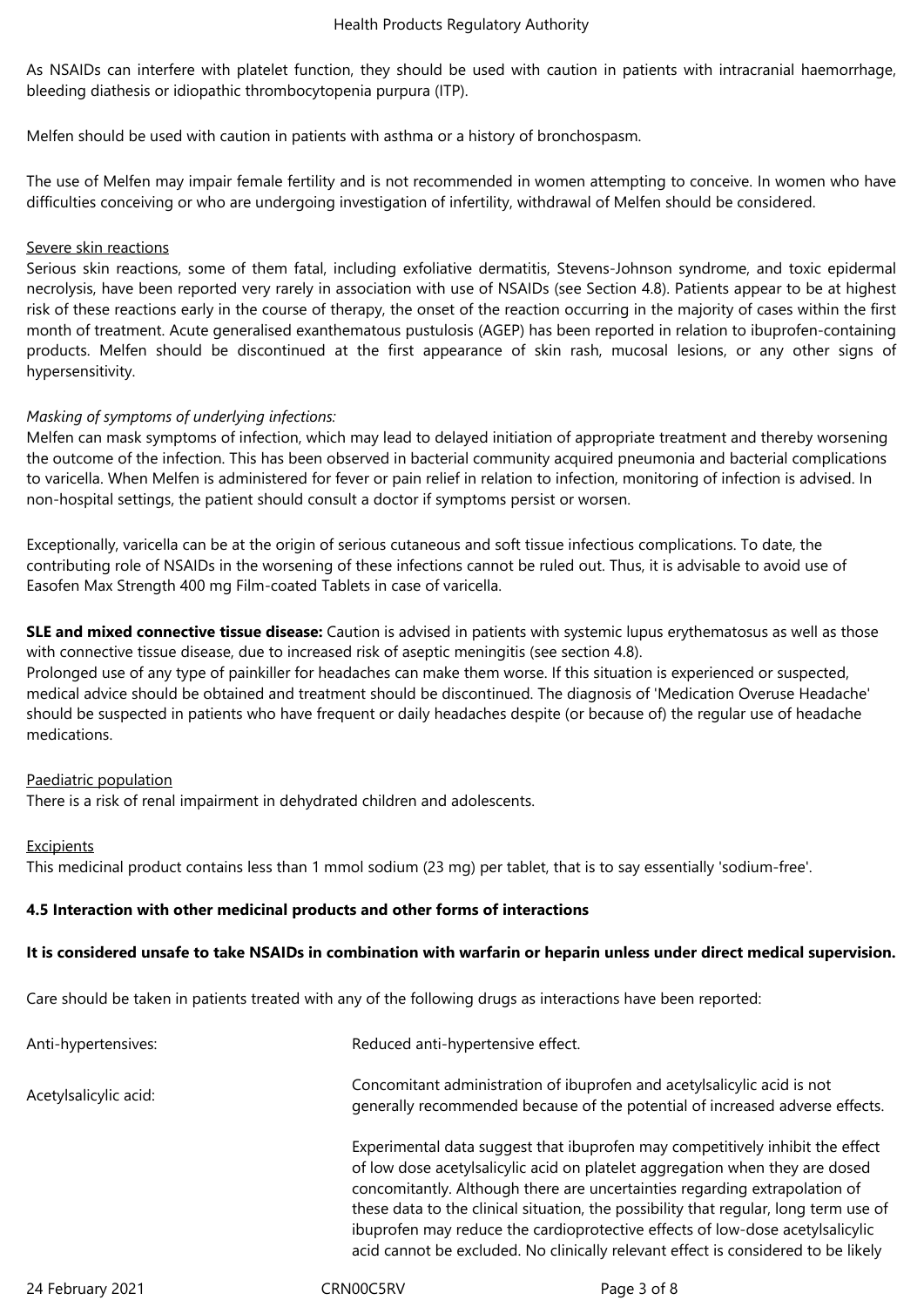|                                                                              | Health Products Regulatory Authority<br>for occasional ibuprofen use (see section 5.1).                                                                                                                                                                                         |
|------------------------------------------------------------------------------|---------------------------------------------------------------------------------------------------------------------------------------------------------------------------------------------------------------------------------------------------------------------------------|
| Diuretics:                                                                   | Reduced diuretic effects. Diuretics can increase the risk of nephrotoxicity of<br>NSAIDs. The concomitant administration of ibuprofen and potassium sparing<br>diuretics or ACE-inhibitors can result in hyperkalaemia. Careful monitoring of<br>potassium levels is necessary. |
| Cardiac glycosides:                                                          | NSAIDs may exacerbate cardiac failure, reduce GFR and increase plasma cardiac<br>glycoside levels.                                                                                                                                                                              |
| Lithium:                                                                     | Decreased elimination of lithium.                                                                                                                                                                                                                                               |
| Methotrexate:                                                                | Decreased elimination of methotrexate.                                                                                                                                                                                                                                          |
| Ciclosporin or tacrolimus:                                                   | Increased risk of nephrotoxicity with NSAIDs.                                                                                                                                                                                                                                   |
| Other NSAIDs:                                                                | Avoid concomitant use of two or more NSAIDs.                                                                                                                                                                                                                                    |
| Corticosteroids:                                                             | Increased risk of gastrointestinal ulceration or bleeding (see section 4.4).                                                                                                                                                                                                    |
| Anticoagulants:                                                              | Enhanced anticoagulant effect.                                                                                                                                                                                                                                                  |
| Quinolone antibiotics:                                                       | Animal data indicate that NSAIDs can increase the risk of convulsions<br>associated with quinolone antibiotics. Patients taking NSAIDs and quinolones<br>may have increased risk of developing convulsions.                                                                     |
| Aminoglycosides:                                                             | Reduction in renal function in susceptible individuals, decreased elimination of<br>aminoglycoside and increased plasma concentrations.                                                                                                                                         |
| Probenecid:                                                                  | Reduction in metabolism and elimination of NSAIDs and metabolites.                                                                                                                                                                                                              |
| Oral hypoglycaemic agents:                                                   | Inhibition of metabolism of sulfonylurea drugs, prolonged half-life and<br>increased risk of hypoglycaemia.                                                                                                                                                                     |
| Anti-platelet agents and selective serotonin<br>reuptake inhibitors (SSRIs): | Increased risk of gastrointestinal bleeding (see section 4.4).                                                                                                                                                                                                                  |
| Zidovudine:                                                                  | Increased risk of haematological toxicity when NSAISs are given with<br>Zidovudine. There is evidence of an increased risk of haemarthroses and<br>haematoma in HIV (positive) haemophiliacs receiving concurrent treatment<br>with zidovudine and ibuprofen.                   |
| Mifepristone:                                                                | NSAIDs should not be used for 8-12 days after mifepristone administration as<br>NSAIDs can reduce the effect of mifepristone.                                                                                                                                                   |

# **4.6 Fertility, pregnancy and lactation**

## **Pregnancy**

Inhibition of prostaglandin synthesis may adversely affect the pregnancy and/or the embryo/foetal development. Data from epidemiological studies suggest an increased risk of miscarriage and of cardiac malformation and gastroschisis after use of a prostaglandin synthesis inhibitor in early pregnancy. The absolute risk for cardiovascular malformation was increased from less than 1%, up to approximately 1.5%. The risk is believed to increase with dose and duration of therapy. In animals, administration of a prostaglandin synthesis inhibitor has been shown to result in increased pre- and post-implantation loss and embryo-foetal lethality.

In addition, increased incidences of various malformations, including cardiovascular have been reported in animals given a prostaglandin synthesis inhibitor during the organogenetic period.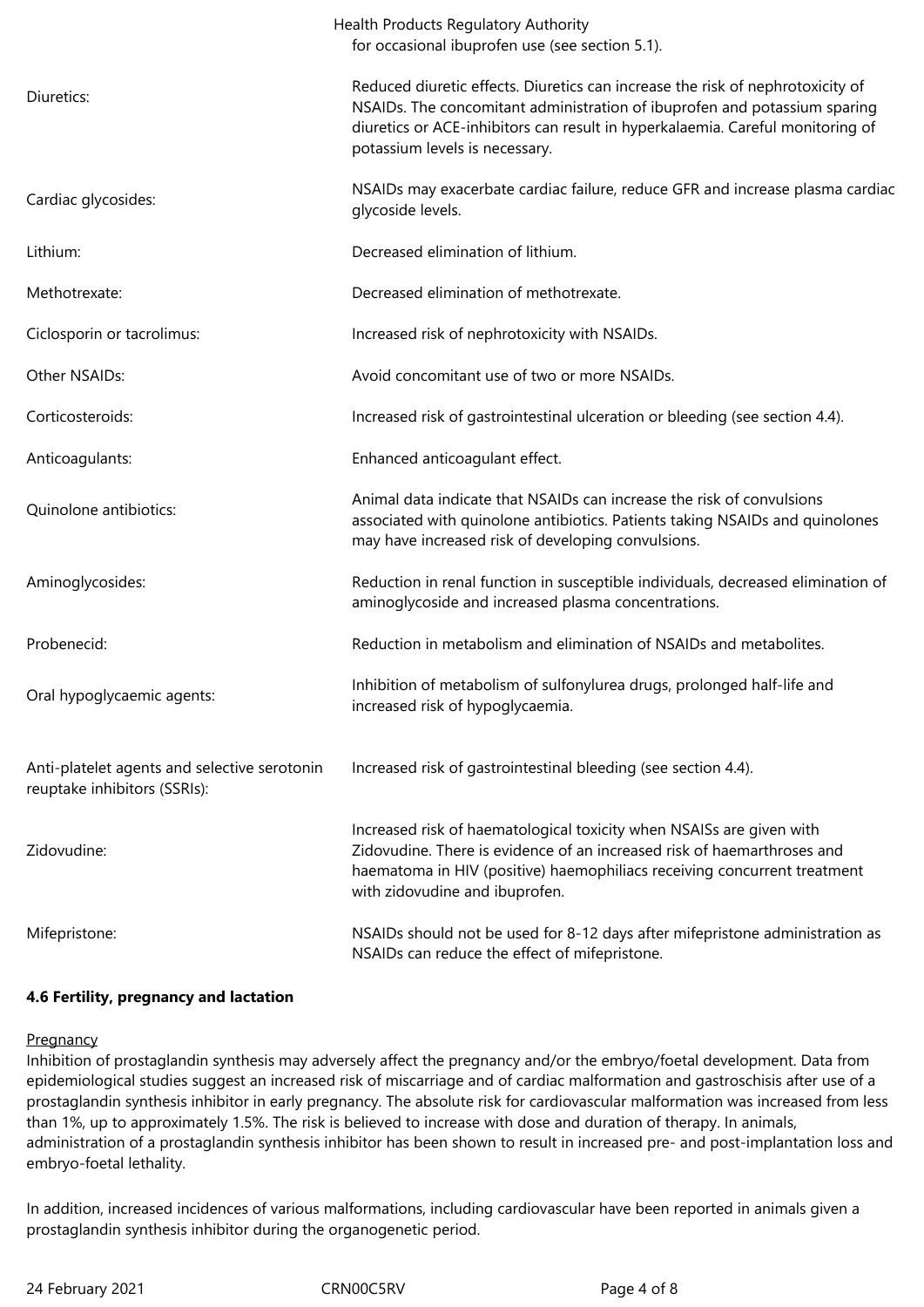## Health Products Regulatory Authority

During the first and second trimester of pregnancy, ibuprofen should not be given unless clearly necessary. If ibuprofen is used by a woman attempting to conceive, or during the first and second trimester of pregnancy, the dose should be kept as low and duration of treatment as short as possible. During the third trimester of pregnancy all prostaglandin synthesis inhibitors may expose the foetus to:

- Cardiopulmonary toxicity (with premature closure of the ductus arteriosus and pulmonary hypertension);
- Renal dysfunction, which may progress to renal failure with oligo-hydroamniosis;

The mother and the neonate, at the end of pregnancy, to:

- Possible prolongation of bleeding time, an anti-aggregating effect which may occur even at very low doses;
- Inhibition of uterine contractions resulting in delayed or prolonged labour. Increased formation of oedema in the mother could occur.

Consequently, ibuprofen is contraindicated during the third trimester of pregnancy.

# Fertility

See Section 4.4 regarding female fertility.

# Breast-feeding

In the limited studies so far available, ibuprofen appears in the breast milk in very low concentrations and is unlikely to adversely affect the breast-fed infant.

# **4.7 Effects on ability to drive and use machines**

Ibuprofen may cause dizziness or tiredness. If affected patients should not drive or operate machinery.

# **4.8 Undesirable effects**

*Gastrointestinal:* The most commonly-observed adverse events are gastrointestinal in nature. Peptic ulcers, gastrointestinal perforation or bleeding, particularly in the elderly, may occur (see section 4.4). Nausea, vomiting, diarrhoea, flatulence, constipation, dyspepsia, abdominal pain, malaena, haematemesis, ulcerative stomatitis, exacerbation of colitis and Crohn's disease (see section 4.4) have been reported following administration. Less frequently, gastritis has been observed.

*Hypersensitivity:* Hypersensitivity reactions have been reported following treatment with ibuprofen. These may consist of (a) anaphylaxis, (b) asthma, aggravated asthma, bronchospasm or dyspnoea, or (c) skin disorders, including rash, pruritus, urticaria, purpura, angioedema and, very rarely, bullous disorders (including Stevens-Johnson syndrome, toxic epidermal necrolysis and erythema multiforme).

*Skin and Subcutaneous tissue Disorders:* 

Frequency - not known: Drug reaction with eosinophilia and systemic symptoms (DRESS

syndrome), Acute generalised exanthematous pustulosis (AGEP), photosensitivity reactions.

*Cardiovascular:* Oedema, hypertension and cardiac failure has been reported in association with NSAID treatment.

Other adverse events reported less commonly and for which causality has not necessarily been established include:

*Renal:* Nephrotoxicity including interstitial nephritis, nephrotic syndrome and renal failure.

*Hepatic:* Abnormal liver function, hepatitis and jaundice.

*Neurological & special senses:* Visual disturbances, optic neuritis, headaches, paraesthesia, depression, confusion, hallucinations, tinnitus, vertigo, dizziness, malaise, fatigue and drowsiness.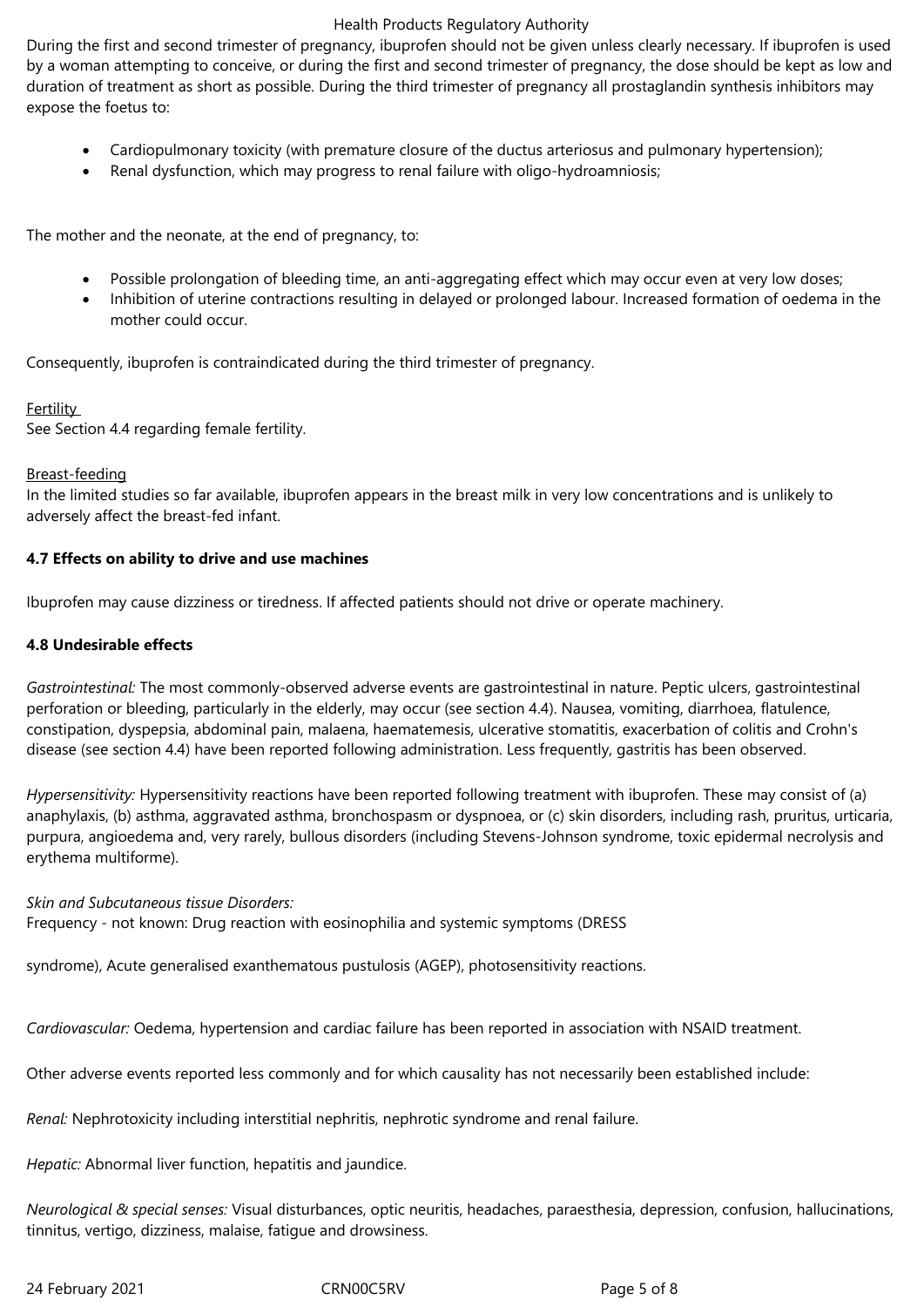*Infections and infestations:* Very rarely reported is exacerbation of infection related inflammation (e.g. development of necrotizing fasciitis), in exceptional cases, severe skin infections and soft-tissue complications may occur during a varicella infection.

Clinical studies suggest that use of ibuprofen, particularly at a high dose (2400 mg/day) may be associated with a small increased risk of arterial thrombotic events (for example, myocardial infarction or stroke) (see section 4.4).

## Reporting of suspected adverse reactions

Reporting suspected adverse reactions after authorisation of the medicinal product is important. It allows continued monitoring of the benefit/risk balance of the medicinal product. Healthcare professionals are asked to report any suspected adverse reactions via HPRA Pharmacovigilance, Earlsfort Terrace, IRL - Dublin 2; Tel: +353 1 6764971; Fax: +353 1 6762517. Website: www.hpra.ie; E-mail: medsafety@hpra.ie.

# **4.9 Overdose**

# Toxicity:

Signs and symptoms of toxicity have generally not been observed at doses below 100mg/kg in children or in adults. However, supportive care may be needed in some cases. Children have been observed to manifest signs and symptoms of toxicity after ingestion of 400mg/kg or greater. In serious poisoning metabolic acidosis may occur.

## Symptoms:

Most patients who have ingested significant amounts of ibuprofen will manifest symptoms within 4-6 hours. The most frequently reported symptoms of overdose include nausea, vomiting, abdominal pain, lethargy and drowsiness. Central nervous system (CNS) effects include headache, tinnitus, dizziness, convulsion and rarely loss of consciousness. Nystagmus, metabolic acidosis, hypothermia, renal effects, gastrointestinal bleeding, coma, apnea and depression of the CNS and respiratory system have also been reported. Cardiovascular toxicity, including hypotension, bradycardia and tachycardia, has also been reported. In cases of significant overdose, renal failure and liver damage are possible. Large overdoses are generally well tolerated when no other drugs are involved.

## Treatment of overdosage

There is no specific antidote to ibuprofen. Gastric emptying followed by supportive measures is recommended if the quantity ingested exceeds 400mg/kg within the previous hour. Patients should be treated symptomatically as required. Within one hour of ingestion of a potentially toxic amount, activated charcoal should be considered. Alternatively, in adults, gastric lavage should be considered within one hour of a potentially life threatening overdose.

Frequent or prolonged convulsions should be treated with intravenous diazepam.

For the most current information, contact the local poison control centre.

# **5 PHARMACOLOGICAL PROPERTIES**

## **5.1 Pharmacodynamic properties**

# **ATC Code: M01AE01**

*Pharmacotherapeutic Group:* Anti-inflammatory and Anti-rheumatic Products, Non Steroids.

Ibuprofen, a derivative of propionic acid, has useful anti-inflammatory, analgesic and antipyretic activity.Similar to other propionic acid derivatives such as naproxen and fenoprofen it can cause gastrointestinal erosions (gastric, duodenal and intestinal) in experimental animals.

All produce gastrointestinal side effects in man but they are usually less severe than with acetylsalicylic acid.The propionic acid derivatives are all effective inhibitors of the cyclooxygenease responsible for the biosynthesis of prostaglandins.All of these agents alter platelet function and prolong bleeding time.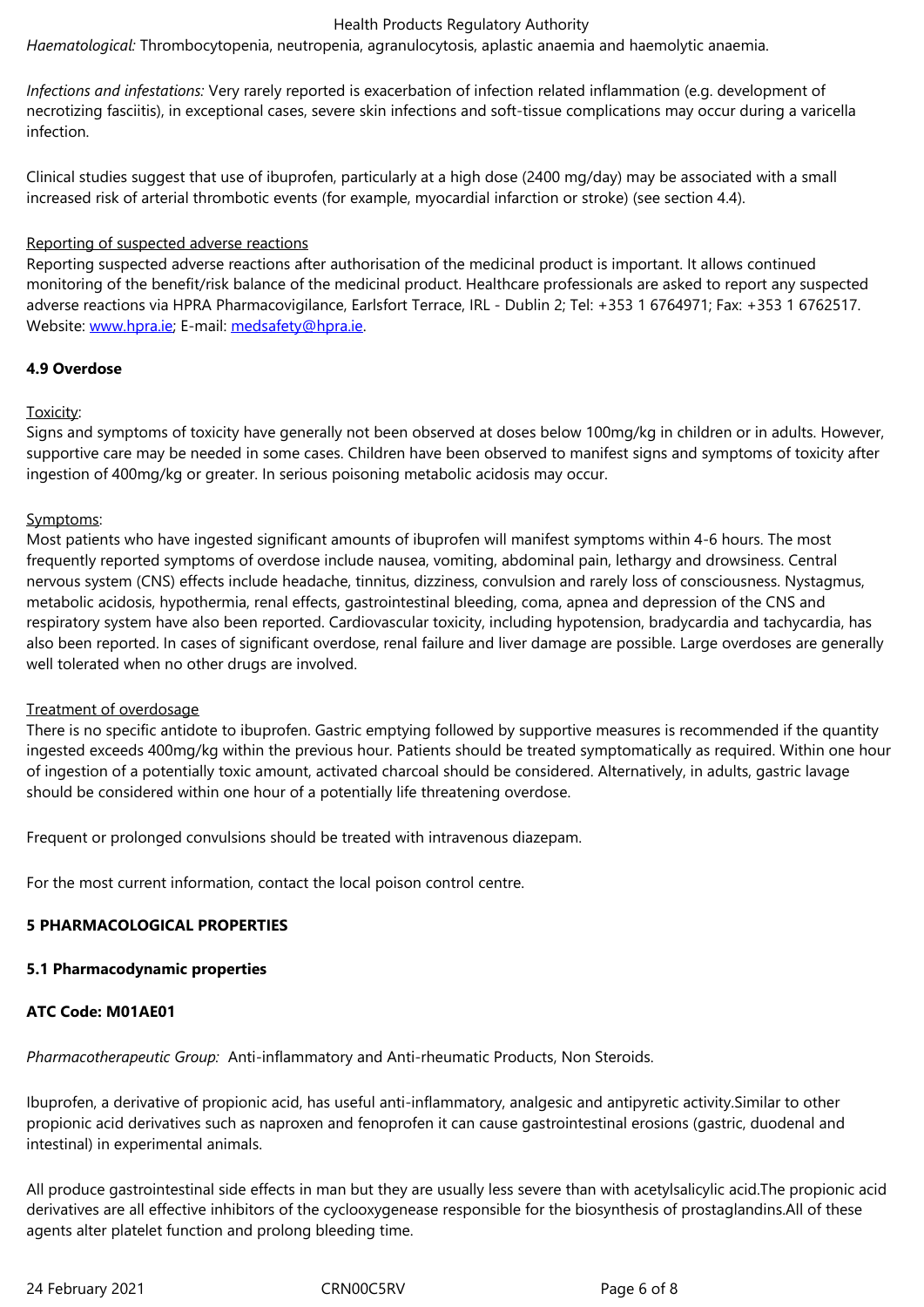#### Health Products Regulatory Authority

Experimental data suggest that ibuprofen may competitively inhibit the effect of low dose acetylsalicylic acid on platelet aggregation when they are dosed concomitantly.Some pharmacodynamic studies show that when single doses of ibuprofen 400mg were taken within 8 h before or within 30 min after immediate release acetylsalicylic acid dosing (81mg), a decreased effect of acetylsalicylic acid on the formation of thromboxane or platelet aggregation occurred.Although there are uncertainties regarding extrapolation of these data to the clinical situation, the possibility that regular, long term use if ibuprofen may reduce the cardioprotective effect of low dose acetylsalicylic acid cannot be excluded. No clinically relevant effect is considered to be likely for occasional ibuprofen use.

# **5.2 Pharmacokinetic properties**

Ibuprofen is rapidly absorbed following oral administration to man, and peak concentrations in plasma are observed after 1 to 2 hours. The half-life in plasma is about 2 hours. Ibuprofen is extensively (99%) and firmly bound to plasma proteins, but the drug occupies only a fraction of the total drug binding sites at usual concentrations. Ibuprofen passes slowly into the synovial spaces and may remain there in higher concentrations as the concentrations in plasma decline. In experimental animals, ibuprofen and its metabolites pass easily across the placenta. The excretion of ibuprofen is rapid and complete. Greater than 90% of an ingested dose is excreted in the urine as metabolites or their conjugates, and no ibuprofen per se is found in the urine. The major metabolites are a hydroxylated and a carboxylated compound.

# **5.3 Preclinical safety data**

No further information provided.

# **6 PHARMACEUTICAL PARTICULARS**

# **6.1 List of excipients**

Maize starch Sodium starch glycolate Type A Magnesium stearate

*Film-coating* Hypromellose Marcogol 400 Macrogol 6000

## **6.2 Incompatibilities**

Not applicable.

## **6.3 Shelf life**

3 years.

# **6.4 Special precautions for storage**

Do not store above 25°C.

Store in the original package in order to protect from light.

# **6.5 Nature and contents of container**

Blister strips consisting of aluminium foil, 9µm with 50 g/m<sup>2</sup> sulphate paper and PVC foil 250µm white opaque

Pack size 10, 20, 50, 100 and 250 tablets.

Not all pack sizes may be marketed.

24 February 2021 CRN00C5RV Page 7 of 8